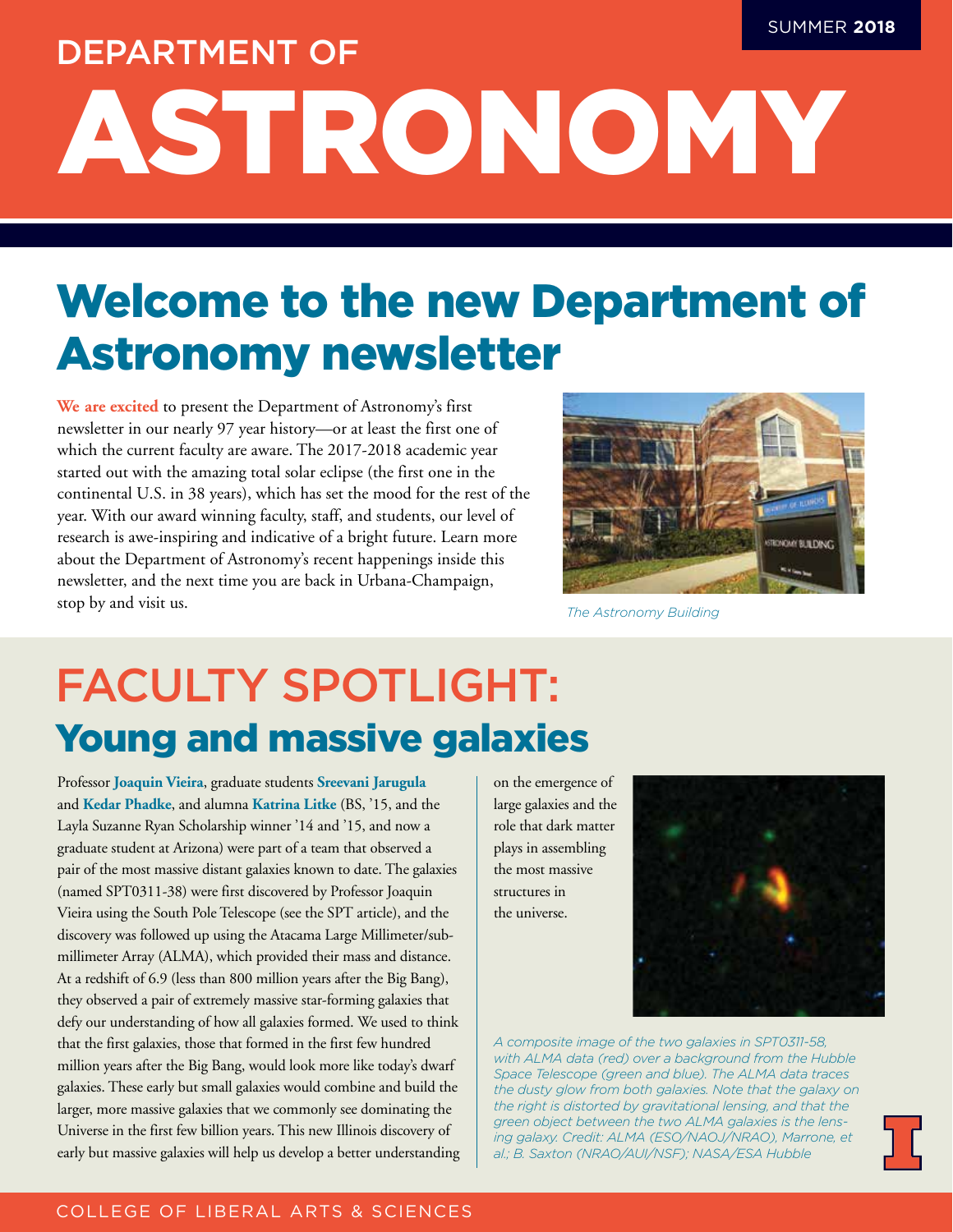## **From the department chair**



s the new chair of the Department of Astronomy this academic year, I am proud to present our first newsletter to our alumni and friends. This academic year started out with a spectacular total solar eclipse that many of us are still excited about. We are also a growing department. This year the Department of Astronomy has the largest number of undergraduate majors in our history, and our faculty, research staff, and graduate students are continuing to establish new exciting lines of research (using state of the art telescopes, theories, and computer simulations).

The department has been located in the Astronomy Building since 1990, and since that time we have not had many building upgrades. However, with the help of astronomy staff Judy Whittington and Cory Holt, we have transformed the Atlas Room, library, and the computer room. All of these have been upgraded with furniture from surplus to provide additional meeting room space and an oasis for undergraduates to study (with power and USB charging stations). Many of these rooms have gone from underutilized spaces (as journals and atlases were replaced with electronic versions) to being rooms full of undergrad students—bringing more students into the department on a regular basis, which fills the building with active learning. In addition, the department won third place in the Energy Conservation Award, which awarded us \$10,000 to use for department upgrades. We are already in the first stages of upgrading the classroom with a new projector and screen, with plans to upgrade the seats and desks (which require additional funds).

With the closure of our radio telescope CARMA, the department has turned its focus to surveys, with partnerships in the South Pole Telescope, the Dark Energy Survey, and the Large Synoptic Survey Telescope (among others). These projects are discussed later in this newsletter, and I encourage you to read and learn about the amazing science explored by Illinois Astronomers.

As a land grant university, one of our main missions is the education of the general public, as well as cutting edge research and exceptional teaching. The eclipse was a shining example of fulfilling one of our main missions, and our faculty, postdocs, and students are doing even more. The local Astronomy on Tap series (now in its second year) has been extremely successful in bringing astronomy to the public. The AstroIllini outreach group has provided outreach to numerous elementary afterschool and public library programs, and is hosting an Astronomy Girls Summer Camp for the second year in a row. We are also increasing our involvement with the Education Justice Project (EJP), presenting astronomical topic seminars at the Danville Correctional Center. This year, our Icko Iben Jr. Distinguished Lecture Series in Astronomy ("Exoplanets and the Search for Habitable Worlds" by MIT Professor Sara Seager), was highly successful, and exposed students and the community to the exciting future of exoplanets. Finally, the Friends of the Observatory have continued to support the Observatory, providing more access to its history and improving operations, thereby improving the Observatory Open House experience for everyone.

If you want to learn more about the department or about our current news events, check out our brand new website: **astro.illinois.edu**.

Sincerely, Leslie Looney

### Newsletter credits

Caitlyn Buongiorno - writer Adrienne Ertel — editor Leslie Looney - contributor, editor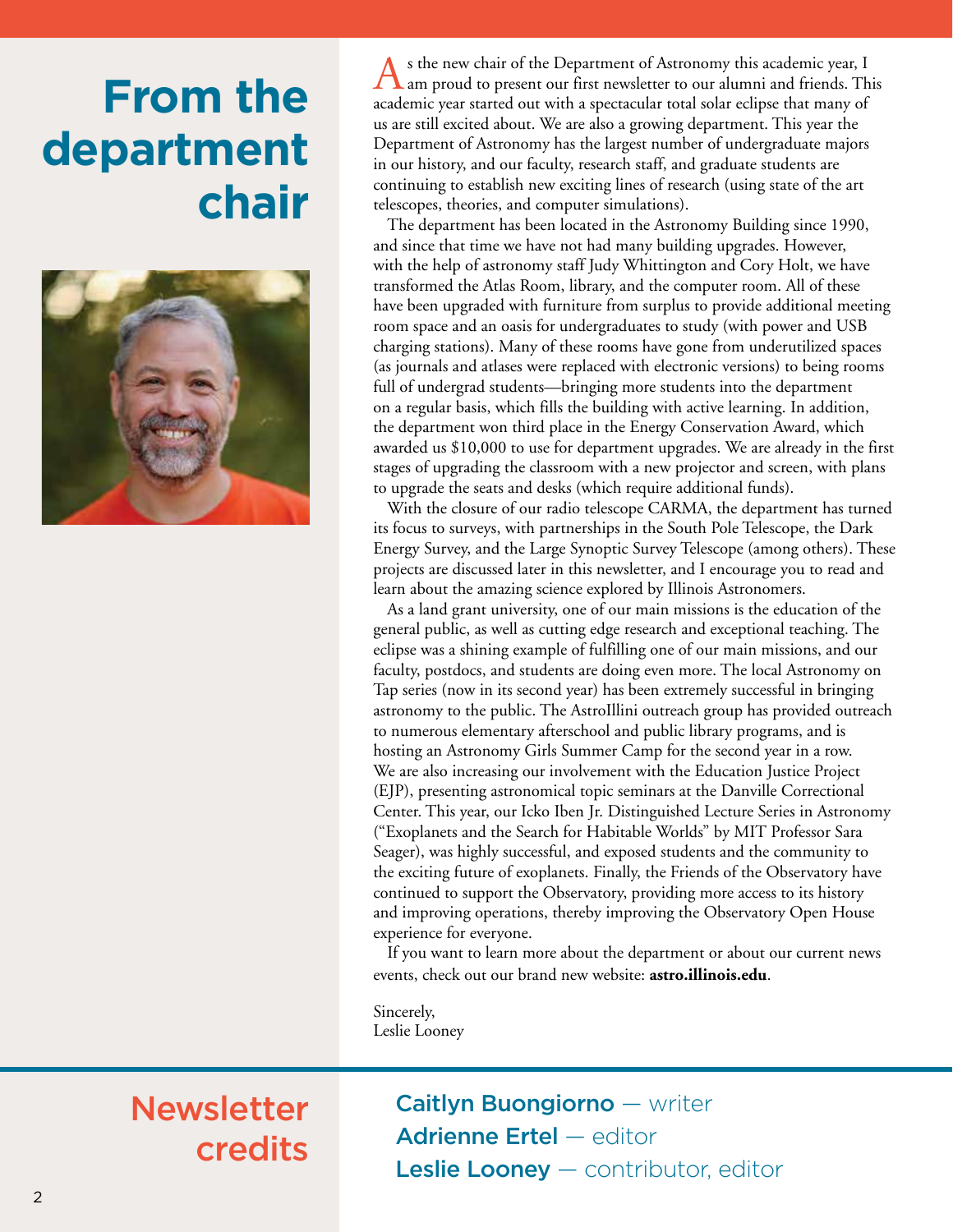### GRADUATE SPOTLIGHT: Deep learning astronomy



Graduate student Daniel with Professor Eliu Huerta at the Gravity Group at the National Center for Supercomputing Applications (NCSA), has created a new area of research at the interface of High Performance Computing, numerical

relativity and artificial intelligence. Their novel algorithms represent the first application of GPU accelerated deep learning for the rapid detection and characterization of gravitational waves. First proposed in 1916 by Albert Einstein, gravitational waves were first detected in September of 2015 by the LIGO and Virgo collaborations, earning the 2017 Physics Nobel Prize.

Deep learning, part of the broader family of machine learning, is based on learning of data representations. George and Huerta have used this technique to develop "Deep Filtering," a method which is far more efficient and resilient than current gravitational wave detection algorithms and which has been proved to correctly identify and reconstruct new classes of gravitational wave sources that may otherwise go unnoticed.

To facilitate the adoption of deep learning for large-scale gravitational wave data analysis, they worked with NVIDIA and Wolfram Research to study and produce a scientific visualization of the neuronal activity of Deep Filtering during the detection and characterization of gravitational waves in raw LIGO data. These studies are a significant step towards understanding how information is processed and learned by deep neural networks.

### ALUMNI SPOTLIGHT: Masses of supermassive black holes



Alumna Kate Grier (Astronomy and Physics 2007, winner of the 2007 Wyatt Award, and now a postdoctoral researcher at Penn State), in collaboration with Illinois Professor Yue Shen, Illinois postdoctoral fellow David Starkey, and Illinois graduate student Jennifer Li, is unraveling the mystery of supermassive black holes in the center of active galaxies. Using a technique called reverberation mapping

on a large scale, the team has increased the total number of supermassive black hole mass measurements by two-thirds, and taken measurements further back in time than ever before to when the universe was just half of its current age. The team is continuing to observe 850 quasars with the use of the Sloan Digital Sky Survey (SDSS), allowing them to measure the masses of even more distant quasars. With these measurements, they hope to gain a better understanding of how supermassive black holes grow and form throughout time.



*Artist zoom-in impression of an active galaxy with a supermassive black hole at the center that is surrounded by a disk of infalling material and a jet of outgoing material at the poles. The graphs at the bottom right show how the brightness of light changes with time from two regions in the disk—inner region and outer region. The bottom plot follows the top plot with a delay of about 10 days. This time delay corresponds to a distance at the speed of light or 240 kilometers. Credit: Nahks Tr'Ehnl (www.nahks.com), Kate Grier (The Pennsylvania State University), and the SDSS collaboration*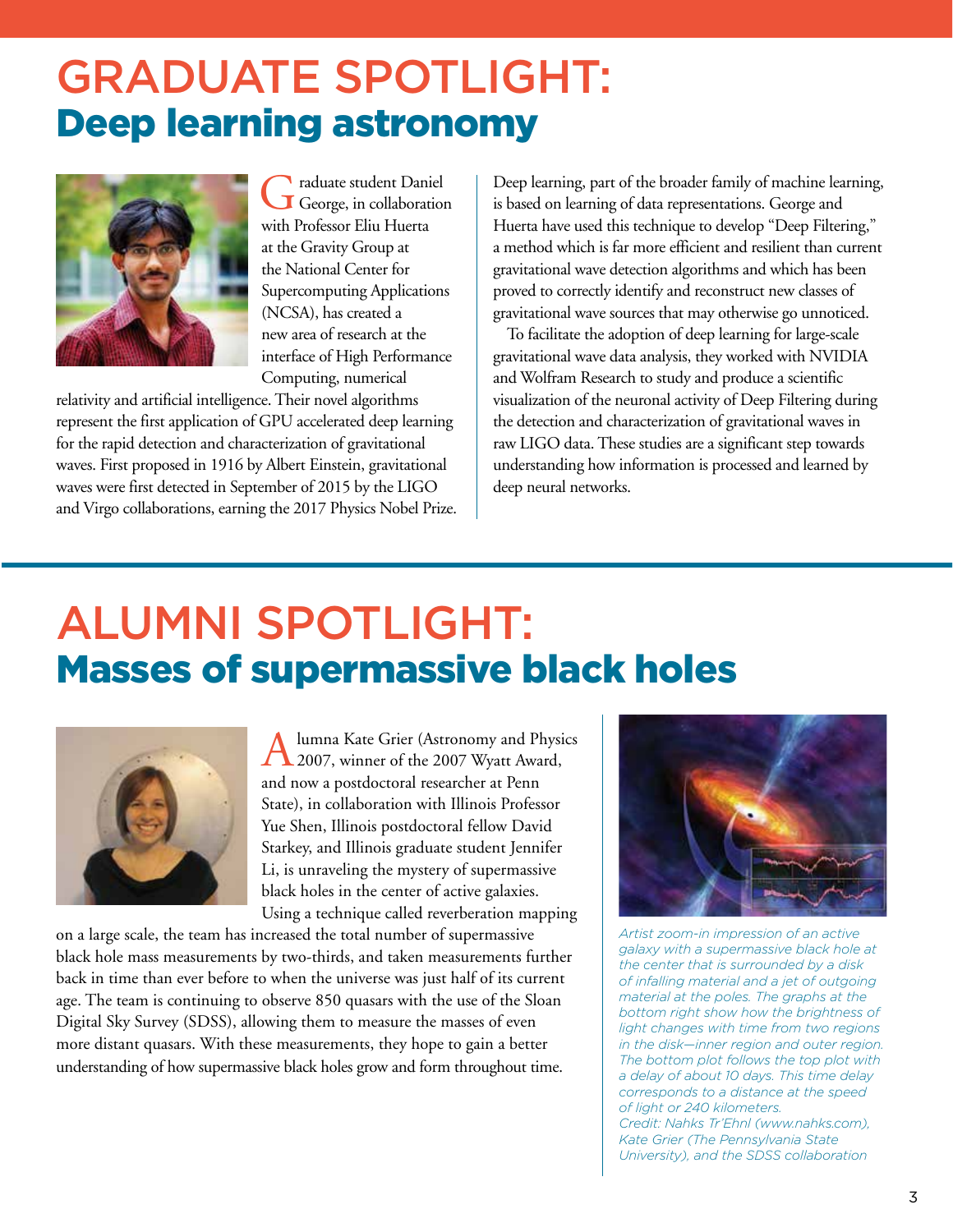## **Projects:** The Dark Energy Survey

The Dark Energy Survey (DES) began searching<br>the southern skies above Chile's four-meter Victor M. Blanco Telescope with the Dark Energy Camera (DECam) in August 2013. With one of the largest camera fields of view (2.2 degrees diameter or over four full moons), DECam is surveying 5,000 square degrees of sky, with Illinois processing and hosting the data. The team of more than 500 scientists from more than 30 institutions around the world has almost completed the deep, wide-area survey of five years and roughly 525 nights. With these data, they have observed 300 million galaxies in their first three years of operation, as well as discovered and studied thousands of supernovae and other astronomical events. Given such an abundance of data, DES collaborators hope to ultimately help uncover the nature of dark energy and dark matter, the main goal of the survey; however, the scientific applications of these data extend beyond cosmology.

The properties and origins of dark energy and dark matter are two of the biggest questions in cosmological science today. First proposed in the 1930s, dark matter is impossible to measure directly; thus we must measure its effect on visible matter. Despite never being directly observed, dark matter explains a number of otherwise puzzling astronomical observations. Similarly, dark energy (proposed in the 1990s) explains the accelerating expansion of the universe. A better understanding of either will change how we view the universe.

As part of their work, DES ensures that their data is made available to the scientific community, and in January 2018 DES released their first three years of data to the world. Although it's only one part of DES, this public availability is one of the more exciting aspects of the collaboration.

"It's a very important milestone, not only for the survey but also for NCSA [the National Center for Supercomputing Applications on campus] and Illinois, where we process and provide tools to access the data," said Matias Carrasco Kind (MS, '11; PhD, '14; astronomy), the DES release scientist at Illinois."After three years of collecting this data, we made the first

public release which means that other people can do their own discoveries. I think there are more things 'hidden' in the data, and we're very excited to see what other people can discover from our datasets."

One such discovery enabled by the DES DR1 dataset was the detection of 11 new stellar streams around our Milky Way. Streams are created when a satellite galaxy is pulled into and torn apart by the Milky Way's gravitational field. Previously, we'd only known of two dozen streams due to DES's precursor: the Sloan Digital Sky Survey (SDSS). These streams paint a beautiful picture of our galaxy and its formation from multiple collisions of smaller galaxies. From such observations, we can deduce both the visible and invisible mass of the Milky Way, thereby measuring the dark matter distribution in our galaxy.

DES will continue to observe the sky and collect data until August 2018, at which point NCSA (in collaboration with the Department of Astronomy) will continue to analyze and prepare the images for the second and final DES data releases, which can be expected in 2020. Shortly after, the Large Synoptic Survey Telescope (see the LSST article) is scheduled to begin its own monumental survey in 2023.



*DES image of the galaxy NGC-1566. Credit: DES Collaboration.*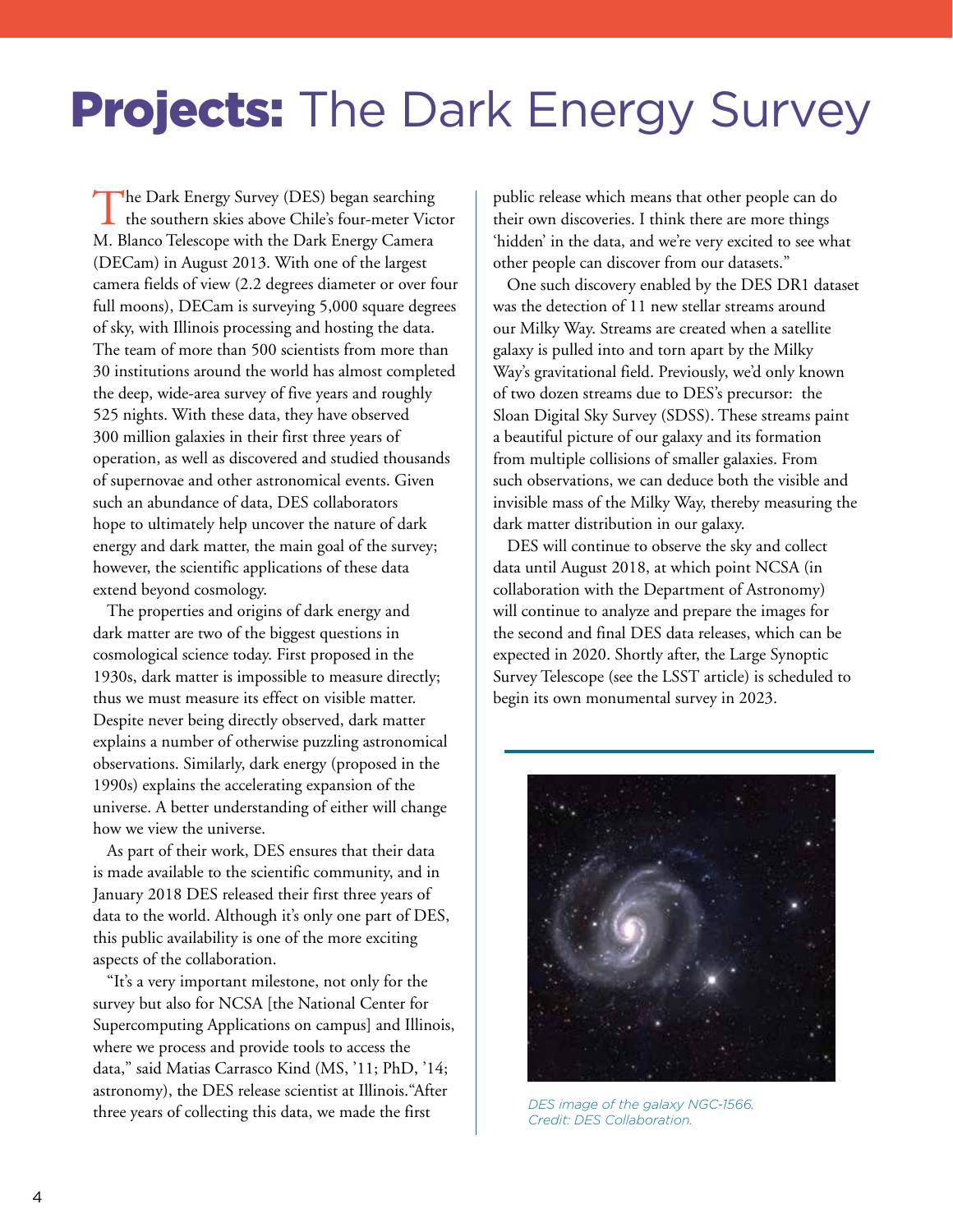### **Projects:** The Large Synoptic Survey Telescope

There's something inherently exciting about a new telescope looking up at the sky for the first time. From Galileo first turning a telescope toward the night sky, every time a new telescope looks out into space, we shift our view of the universe. The Large Synoptic Survey Telescope (LSST) is exciting in exactly this way. Currently under construction in Chile, LSST will be unique—mapping the entire night sky every three nights.

"To have a dedicated survey that's observing the same area of sky as frequently as LSST is attempting to do is going to open up a whole new realm of science," said Margaret Johnson (BS, '09; MS, '11, astronomy) assistant director of Astronomy Core Services at the National Center for Supercomputing Applications (NCSA), LSST technical manager, and associate director of the LSST Data Facility.

At 8.4 meters, LSST will use a special three-mirror design in order to create its exceptionally wide field of view. Located on the Cerro Pachón ridge in northcentral Chile, LSST is set to begin its 10-year survey in 2023. It will provide the world with a 200 petabyte set of images and the first-of-its-kind cosmic movie (to put this into context, 200 petabytes is approximately 20 times the storage required by Netflix). LSST will address four specific scientific areas: the nature of dark matter and dark energy, cataloging the Solar System, exploring the transient night sky, and the formation and structure of the Milky Way.

"[LSST] has the ability to observe the whole sky every three nights and develop an actual movie of the sky [which] isn't something any other survey has been able to accomplish. We'll be able to detect how many near Earth objects there are, the kinds of asteroids, and, I'd imagine, new types of object. What's exciting is what you don't know you're going to find," explained Johnson.

Following in the footsteps of and pushing beyond the Dark Energy Survey (see the DES article), LSST has committed to making their data available to the U.S. astronomical community as well as the general public. Ultimately, anyone with a computer will have access to a moving map of the universe, and

LSST will provide students and the public with the tools needed to participate in the process of scientific discoveries. LSST will also make their data available in classrooms with their public educational outreach. Students work best when they are engaged, and the best engagement is from authentic investigations. By providing investigative models, LSST will train the next generation of scientists.

NCSA will be the home to the data access center for American astronomers, with its sister center located in Chile. The access center will provide American astronomers with the resources needed to analyze their data, as well as with the data gathered by LSST, opening the doors to future discoveries. LSST and NCSA are excited to work with University of Illinois professors and students and encourage them to get involved in the construction process. By entering the project early, professors and students will have the opportunity to give feedback on the project and discover how LSST will help them with their future work.



*View of LSST construction from the summit in January. Credit: LSST Project/NSF/AURA3*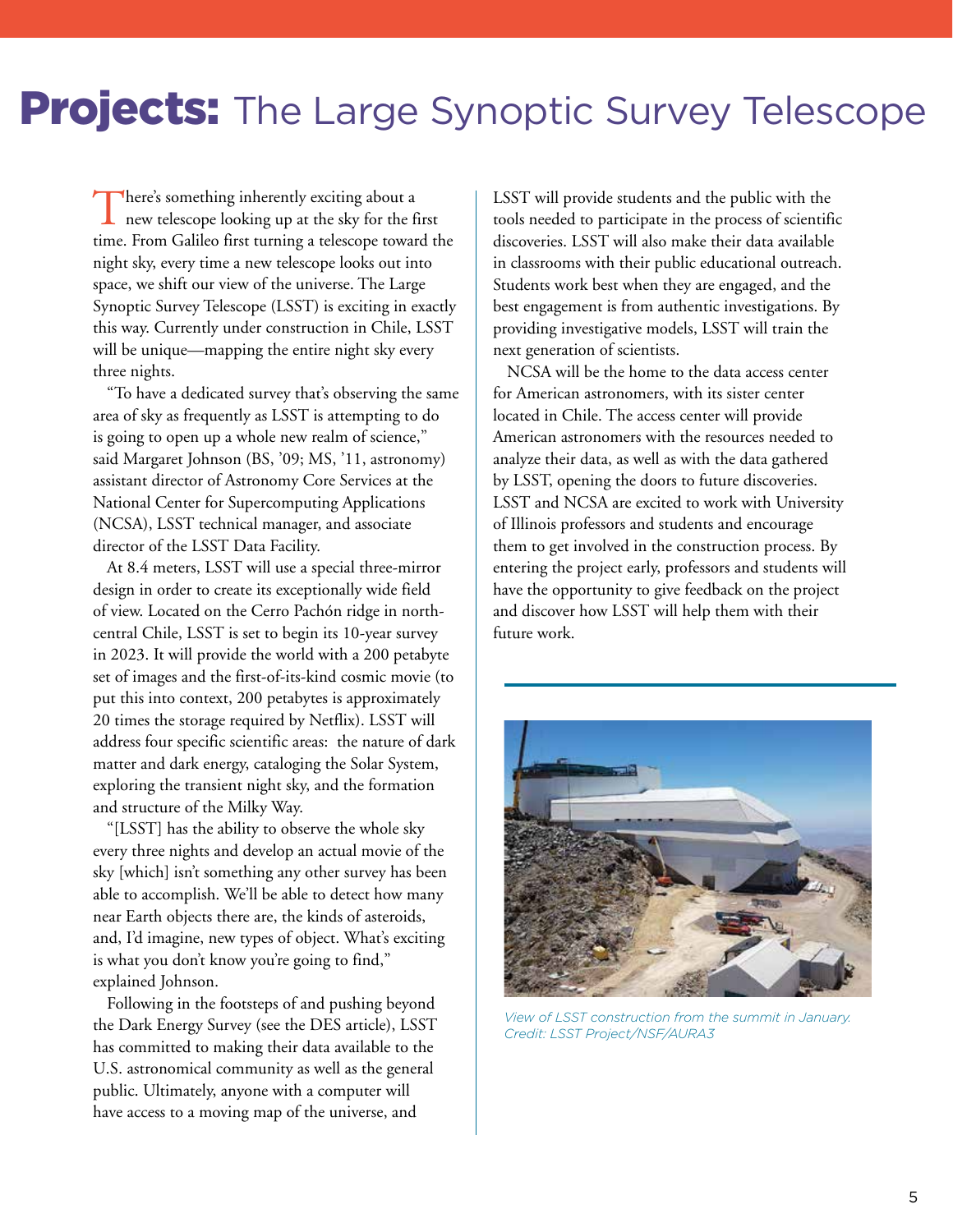#### Graduate student profile: Astronomy at the bottom of the world



*Andrew Nadolski, selfie with South Pole Telescope.*

Fewer than 50 people winter over at the South Pole each year. It is cold, dark, and isolated, but Illinois undergraduate alum and current astronomy graduate student, Andrew Nadolski, braved the harsh conditions while working on his PhD project—upgrading the camera on the South Pole Telescope (SPT).

SPT is a 10-meter millimeter radio telescope that, with its amazing bottomof-the-world location, measures the whispers of the Big Bang. With these data, researchers explore the formation of the universe and probe galaxy

formation. Illinois is a key partner to the project, and Andrew was on location to ensure success.

For 10 months, he and another researcher set up and debugged the newest camera upgrade for SPT. With the increased wavelength, sensitivity, and field of view, SPT will continue to observe the Cosmic Microwave Background—the leftover glow of the Big Bang—and probe the polarization induced by lensing of the early universe's mass. Andrew spent a majority of his time working to eliminate noise in the telescope camera. "All through the winter we made these tiny steps towards getting it to work properly, and that was pretty rewarding in and of itself."

While working on the camera, Andrew also ran the telescope for a month while it was taking data for the Event Horizon Telescope (EHT) project. EHT combines telescopes from all over the world to create a large telescope array and resolve the supermassive black hole at the center of our galaxy. The collaboration required coordinating with people all over the world to ensure that the time-critical data acquisition worked. This amazing research will produce an actual picture of the shadow that our galaxy's supermassive black hole leaves on its accretion disk. This picture will be a key landmark for science and humankind, and an Illinois graduate student was there making it happen.



*The South Pole winter over crew. Credit: Hunter Davis and Matthew Smith*

#### 2017 solar eclipse

The August 2017 total solar eclipse was an amazing event and an all hands on deck outreach opportunity for the Department of Astronomy. Southern Illinois was the best place in the world to view the eclipse in terms of the location of the longest duration. Led by Professor Leslie Looney, we organized six tour buses of alumni and friends to Goreville, Illinois—the town closest to the location of longest duration in the entire world. With about 80 faculty, postdocs, grad students, and undergraduates on hand during the eclipse, our event hosted 500 people at the Goreville High School (some people drove separately) and about 3,000 additional people at the City Park. At the park we set up an outreach pavilion with pinhole cameras, astronomy, geology, entomology, chemistry, and biology. We had great weather and the eclipse was a transcendental experience for everyone—astronomer and general public alike. We witnessed the beautiful corona, viewed Jupiter and Mars in the daytime, saw the 360-degree sunset-like colors, heard the noisy insects and other entomology effects, and much much more. In

addition, leading up to the eclipse we reached out to nearly 8,000 K-12 students in school presentations, more than 150 teachers at a Department of Astronomy/ Parkland Planetarium-led



*The sun's corona during the total solar eclipse in Goreville, Illinois Credit: Professor Paul Ricker*

workshop, more than 650 adults in various locations, and we gave out almost 9,000 eclipse glasses (mostly to children and families). This was an amazing event and the Department of Astronomy shone in the shadow of the moon.

#### Alumni news

Vicky Kelogera (PhD, '97, astronomy) is the Daniel I. Linzer Distinguished University Professor of Physics and Astronomy and the director of the Center for Interdisciplinary Exploration and Research in Astrophysics at Northwestern University. She was elected into the National Academy of Sciences and awarded the 2018 Dannie Heineman Prize for Astrophysics for her groundbreaking work studying black holes, neutron stars, and white dwarfs.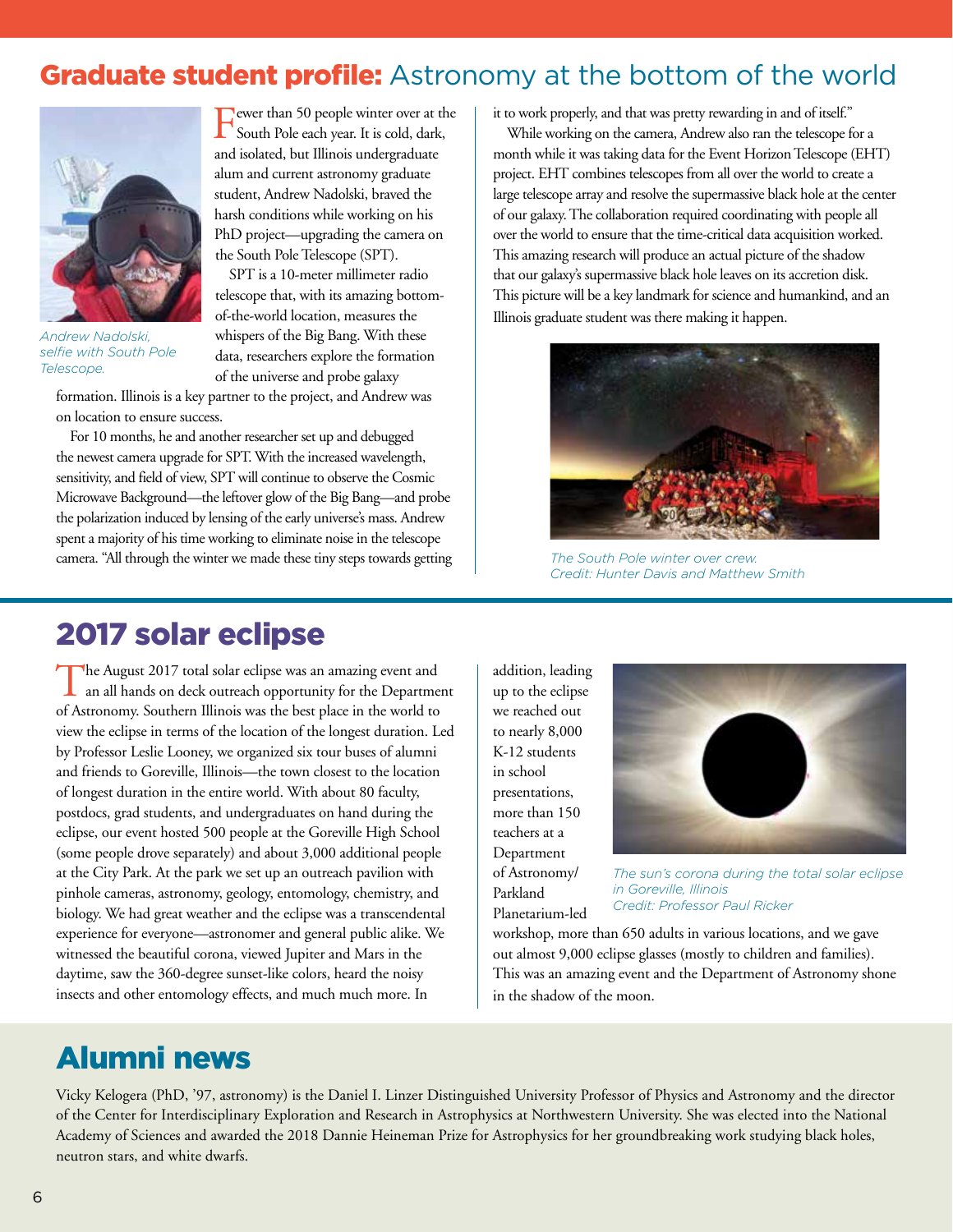#### Undergraduate student news

Astronomy students are in demand after graduation. Based on a recent survey over the last few years, 48 percent of our graduates go to graduate school and the rest have the second highest salaries in The College of LAS (\$67,500). We are proud of our graduates. This year, we are excited to announce our graduates for 2017/2018 (Astronomy and CS+Astronomy): Sushma Adari, Itamar Allali, Jeffrey Bandurski, Caitlyn Buongiorno, Arthur Choi, Harrison Davis, Alex Dittmann, Jianyang Fu, Derek Glennon, John Haug, Brian Hsieh, Enkh-Ider Jargalsaikhan, Cody Jensen, Jason Lepeska, Yang Lyu, Jessica Medintz, Jonathan Richman, Neal Schweighart,

Sibo Wang, Jacob Wilcoxon, Evan Wojciechowski, Kaan Yumlu.

The Layla Suzanne Ryan Memorial Scholarship was established to recognize outstanding undergraduates who also exhibit community service. The winner of the 2018 award is astronomy minor Sidney Lower.

The Stanley Wyatt Memorial Award is awarded annually to the graduating astronomy major or minor with the most outstanding GPA and track record of undergraduate research. The 2018 winner of the award is Alex Dittmann.

#### Graduate student news

Graduate students play a critical and important role in our department. They are students, researchers, teachers, mentors, and leaders, and we acknowledge their achievements in all of these. In the last year, they were on approximately 35 papers whose topics spanned gravitational waves to gamma/radio electromagnetic waves, theory, simulations,observation, and data science.

One of the first steps for our graduate students is the preliminary exam in which they outline their PhD research. The graduate students who have passed their prelims this academic year are (ordered by date): Daniel George, Miguel Holgado, Taylor Tobin, Adrienne Ertel, Jesse Miller, Jennifer Li, and Sreevani Jarugula.

We are happy to announce our graduate students who have graduated with a PhD this academic year (ordered by date): Susmita Adhikari, Dom Segura-Cox, Ben Ryan, and Ricky Chue.

Every year, we present awards for our graduate students who have an article accepted for publication in a peer-reviewed scientific journal on which they are listed as first author. This year we recognize the following students: Erin Cox (3), Daniel George (2), Jennifer Li (1), and Ben Ryan (3).

The Mr. and Mrs. Hsiang-Pai and Wen-Hua Chu Department

of Astronomy Excellence in Research Graduate Student Award was founded by Professor Emeritus and former Department of Astronomy Chair You-Hua Chu, named in honor of her parents. The 2018 winner of the award is Ben Ryan. His research on radiatively inefficient accretion disks around black holes extends accretion disk simulations into a new and very important region of parameter space.

In addition to these departmental awards and milestones, our students are winning university-wide and external recognition. Some select highlights: Daniel George (NVIDIA Graduate Fellowship, Computational Science and Engineering Fellowship, LSST Data Science Fellowship, first place in ACM Graduate Student Research Competition at the Supercomputing Conference (SC 17), Best Poster Award at the IEEE International Conference for High Performance Computing, Data and Analysis (HiPC 17)), and Patrick Mullen (Excellent Teacher List).

#### Staff news

We welcomed Cory Holt as our new office manager.

#### Faculty news

We are excited to announce the following faculty recognitions. Professor Gabrielle Allen was elected as a 2017 American Physical Society Fellow. She provides international leadership in development of widely used simulation frameworks for numerical relativity, relativistic astrophysics, and other areas, laying a foundation for many groups to address complex problems in multi-messenger astronomy.

On campus, the Center for Advanced Study (CAS) awards faculty teaching release to explore new ideas and demonstrate early results. This year Professor Xin Liu is a CAS Fellow as she is working on a systematic search for merging black holes in the early universe. Next year, Professor Yue Shen will be a CAS fellow continuing his research (see above) on supermassive black hole physics and evolution to determine their masses. Also next year, Professor Jeff Filippini will be

a CAS fellow seeking evidence of primordial gravitational waves in the polarization of the Cosmic Microwave Background with his balloon telescope (SPIDER) over Antarctica.

Every year, the University of Illinois awards six people the Chancellor's Academic Professional Excellence (CAPE) Award. This year, professor and Assistant Chair Bryan Dunne was one of the winners for all the hard work he does for our department!

The William M. Staerkel Planetarium at Parkland College has renamed their "World of Science" lecture series to the "James B. Kaler Science Lecture Series" in honor of one of Professor Emeritus Jim Kaler, one of its longtime annual presenters.

We congratulate Athol Kemball on his promotion to Professor of Astronomy.